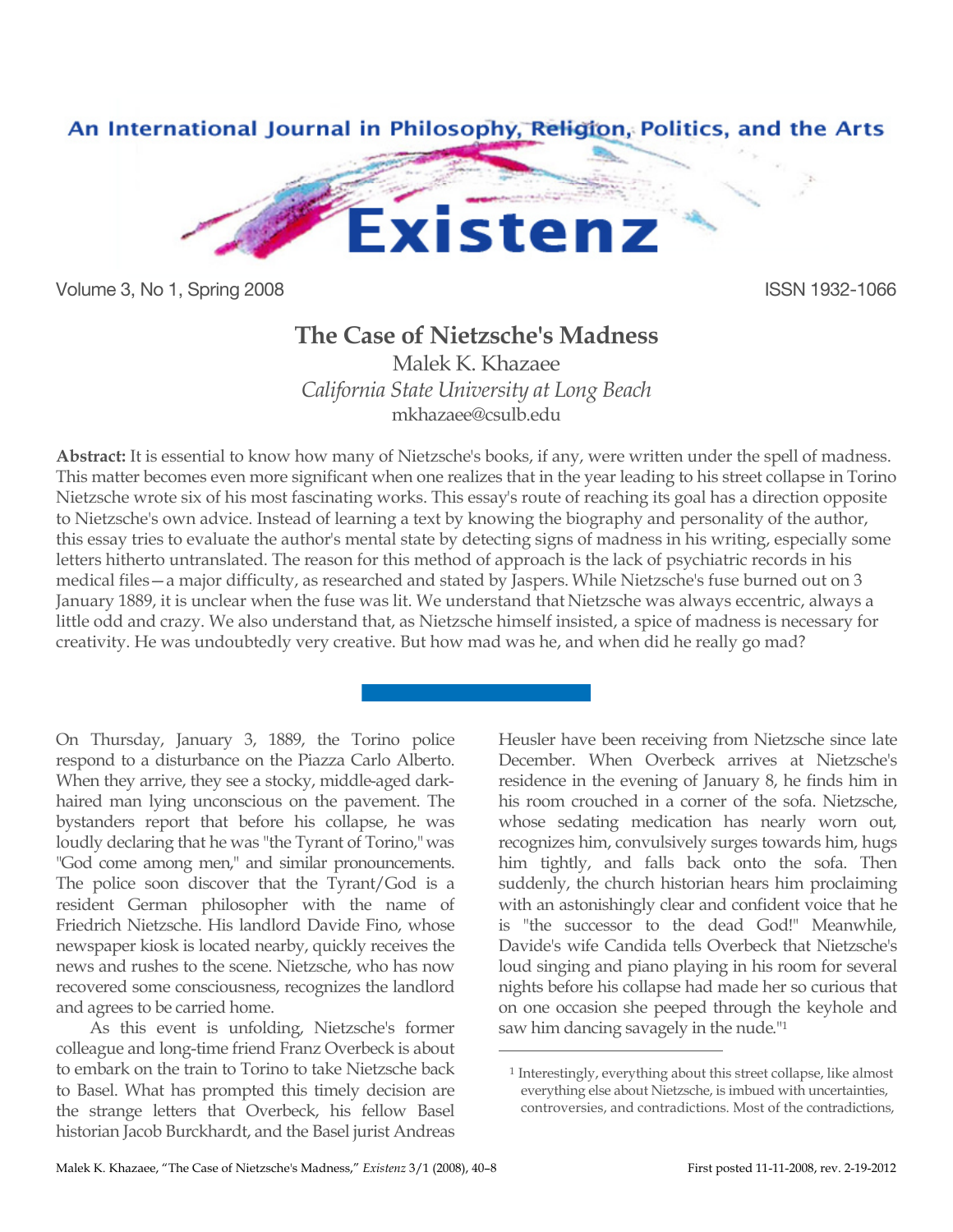Who's dancing there nude and so savagely? Of course! It's that intoxicated Dionysus! But wait a minute! Wasn't Zarathustra a dancer, too? Yes, indeed—though he never had danced nude before. Does Dionysus get jealous of Zarathustra's flirtations with Ariadne? Oh, sorry, we forgot that Dionysus at times *becomes* Zarathustra!

What happened to Nietzsche? What went wrong? When did this all begin? The aim of this inquiry is *not what* caused Nietzsche's madness; it is *when* his madness began. This is a significant question for philosophy, for if his street collapse was the culmination of a serious mental illness that had been underway for even a few weeks before this event, at  $\overline{a}$ 

like the street on which he fell, or the identity of the person(s) who carried him home, are not crucial for this inquiry. However, in determining the intensity and conditions of his illness, it would have been helpful to know whether he was carried or he walked home, even though an assurance of the former would still leave a slight possibility that it could have been a precautionary measure for his safety and not because of a physical disability due to paralysis. The biggest controversy about his street fall is the famous tale of the cruelly flogged horse, around whose neck the hopelessly sympathetic and tearful Nietzsche had thrown himself in order to protect it, or to protect himself from a sudden fall. This tale seems to be intended to show that Nietzsche had a genuinely kind and gentle nature—the tale that has been exploited optimally by Walter Kaufmann in his relentless attempt to dissociate Nietzsche's temperament from the cruelties of his National Socialist admirers. Lesley Chamberlain takes the tale a step further: "Nietzsche rebelled against human cruelty and crudeness by hugging this horse who was his partner in metaphysical abjectness.... In the case of the horse he had already dreamed the gesture the previous May and written it in a letter[?]... Now in reality some ultimate autobiographical urge made him embrace a real horse, and the shock of willing his own life to the last conscious moment, that momentary exciting flush of power, precipitated his collapse." (*Nietzsche in Turin: An Intimate Biography* [New York: Picador, 1996], p. 209). More absurd is the interpretation of this tale by a recent writer, Milan Kundera, who claims that Nietzsche's hugging of the abused horse in the very last seconds of his conscious life was a forgiving gesture to Descartes' exclusionary notion of animal soul. According to Chamberlain, Kundera "wondered in *The Unbearable Lightness of Being* if Nietzsche did not beg this wonderful equine specimen to forgive Descartes for believing animals do not have souls. Kundera found Nietzsche's to be a symbolic gesture against the dominance, the arrogance of the human mind over nature, against blind worship of progress. The idea is convincing, even if in that case Nietzsche's gesture seems overblown." *Ibid.*, p. 210. "Convincing"? For a more reliable account of Nietzsche's last days of conscious life, see Anacleto Verrecchia, *Zarathustras Ende: Die Katastrophe Nietzsches in Turin* (Wien/Cologne/Graz: Böhlau, 1986).

least one or two of his six 1888 books must have been written under the spell of madness. If this were indeed the case, the difficult question is precisely how many of these books have been infected by his illness.

Our ultimate task, then, is to determine at what point in time Nietzsche entered the realm of madness. This task has several obstacles to overcome. To start with, if madness is generally defined as "the condition of suffering from a mental disorder," it is impossible to determine who is truly mad insofar as there are numerous people who are suffering from some mental disorder but for different reasons they are not considered mad. On the other hand, if madness means "the condition of lacking restraint or reason," this definition seems to apply to Nietzsche because for a considerable time he showed no restraint in his writing and rejected reason (*Vernunft*) philosophically. In this case, the difficulty is this: since this definition does apply to his thinking before and after his street collapse, while his distaste for and rejection of reason is understandable from his philosophical perspective, the question of how early the outbreak of this lack of restrain and reason was first manifested becomes impertinent. Further, if madness is simply "a persistent mental derangement," where derangement is a state in which "mental order or arrangement is disturbed," Nietzsche's condition would and would not fit this definition. For before and shortly after his collapse, he repeatedly went in and out of derangement (of a sort); and what in the end became persistent was not any display of derangement but was rather a complete silence with apathetic stare. Furthermore, a search for the start of madness has the peril of presupposing a defined sphere in which, upon entrance, one is stripped of one's personality in exchange for the generality that is madness. Yet, experience has shown this to be untrue. In fact, when one is presumably crossing the line into this state, the baggage of personality is always carried over with oneself. In virtue of this fact, it is always difficult to decide at what point in time madness has become an added predicate to the subject's other qualities. What in this connection makes the Nietzsche case doubly difficult is that even if there were a line, it would have been meandrous and serrated; and because of his unmistakable eccentricity from the time of his youth, this would have been like a thick twilight zone that became increasingly darker as he traveled on until the arrival of the pitch black silence, the silence that, when it came in 1889 and settled for the next eleven years, left him with no trace of personality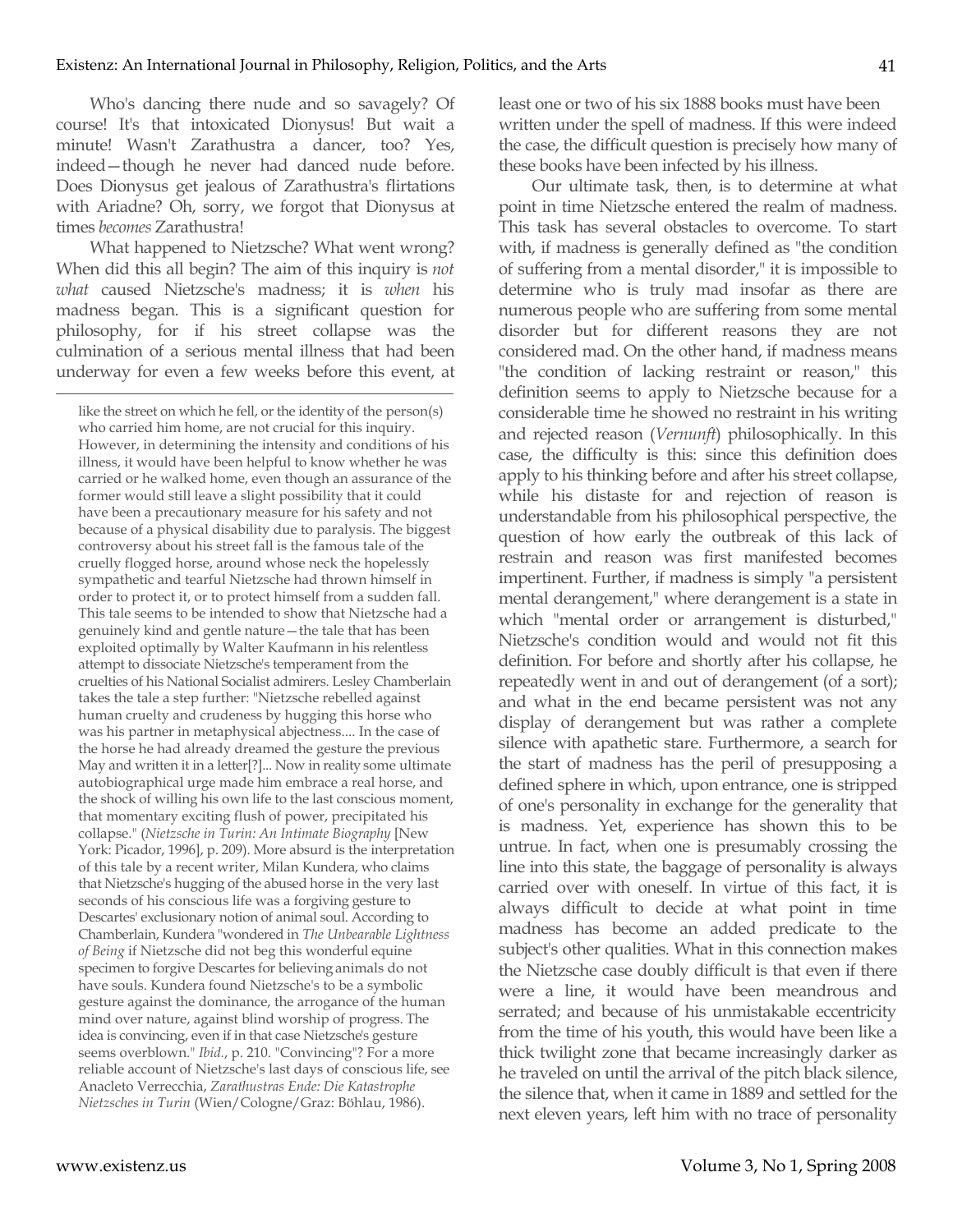and thus no sign of derangement, nothing suggestive of disorder, and not any disturbance to speak of.

In view of the definitional and technical difficulties of framing and consequently of applying the term "madness" to the Nietzsche who did, by any standard, spend the last decade of his life in madness, it should be clear from the outset that the aim of this inquiry is a tall order.

Astonishingly, though, in his venerable book *Nietzsche*, Karl Jaspers on this subject immediately and unequivocally responds by denying any sign of madness in Nietzsche before December 27, 1888 (*N* 92- 3).2 This date is only seven days before Nietzsche's collapse, the date that leaves all of his books safely outside of the madness. Jaspers unhesitatingly adds: "To search his writings for any madness before this date has been shown to be futile." What happened on December 27? According to Jaspers, on this day Nietzsche wrote a letter to Carl Fuchs that was sane and clear; but he wrote another letter, this time to Overbeck, that was completely delusional. It is quoted in part by Jaspers: "I myself am working on a promemoria for the European palaces with an intent of an anti-German league. I ordain to constrict the *Reich* in an iron shirt and to provoke war of desperation" (*N* 92). Jaspers insists that "*no indication of such madness*" is to be found "*prior to Dec. 27, '88*" (*Ibid.*).3 The accuracy of this claim depends, of course, on whether Nietzsche had never written anything like this before and, more specifically, whether it was penned subsequent to the letter to Fuchs. If the answer to the first question is negative and to the second positive, then the conclusion must be drawn in favor of Jaspers that, indeed, Nietzsche's delusional state began minutes or, at most, hours after he finished off his letter to Fuchs. Furthermore, this unprecedented mental state must have persisted and, in fact, rapidly deteriorated for the next seven days, the last day being the tipping point when his nervous system completely broke down in the street.

These preliminary remarks on Nietzsche's breakdown should be put in perspective with his overall condition five days later on January 8, as reported by Overbeck and quoted in part by Jaspers, that "I found him 'crouching in a sofa corner'; 'he rushes toward me, embraces me fiercely, then sinks into convulsions back onto the sofa'" (*N* 92). Overbeck's dramatic depiction of this incident, and Nietzsche's December 27 letter to him, therefore give Jaspers a short timeline that leads him to diagnose Nietzsche's madness as an instance of psychosis—suggesting that psychosis alone could be diagnosed for such a quick degeneration. In spite of Jaspers' reputation as an eminent Nietzsche specialist, as a practicing psychiatrist, and as a Heidelberg existential philosopher, one may dare to ask, what if we could find some other piece of Nietzsche's writing prior to December 27 that was as strange as the one above and, if so, would it still be possible to diagnose him as psychotic? While Jaspers' diagnosis leads him to an etiological investigation, which is unrelated to this paper's concern, an examination of Nietzsche's December 27 letters is of immediate importance. Here the question is whether Nietzsche did in fact write the two aforementioned letters in the same day and in the same order: first to Fuchs, and then to Overbeck.

By a brief search, I have found that Nietzsche did write that "clear" letter to Fuchs on December 27 (*KSB*  III/5, 553-5).4 In fact, on this day Nietzsche wrote not two but three letters: one to his publisher Constantin Georg Naumann, another to Carl Fuchs, and a third to

 $\overline{a}$ 

<sup>2</sup> *Nietzsche: Einführung in das Verständnis seines Philosophierens* (Berlin: Walter de Gruyter & Co., 1935); translated by C. F. Wallraff and F. J. Schmitz as *Nietzsche: An Introduction to the Understanding of His Philosophical Activity* (Tucson: University of Arizona Press, 1965). In this essay all the references are from the 1947 Berlin edition, and cited parenthetically as *N*, followed by page number(s). (All the translations of this German edition are mine unless indicated otherwise.) Jaspers also wrote *Nietzsche und das Christentum* (Hameln: Bücherstube Seifert, 1946 and München: R. Piper & Co., 1952); translated by E. B. Ashton as Nietzsche and Christianity (Chicago: Henry Regenry Co., 1961). Also, "Kierkegaard und Nietzsche" is a substantive chapter in his *Vernunft und Existenz: Fünf Vorlesungen* (Groningen: J. B. Walters, 1935; 4th ed., München: R. Piper & Co., 1960), translated by W. Earle as *Reason and Existenz* (New York: Noonday Press, 1955; 2nd ed., 1959), and P. Vandevelde as *Reason and Existenz* (Fordham: Fordham University Press, 1997). Jaspers' other works on Nietzsche include "Nietzsche" in vol. 2 of *Die Großen Philosophen* (3 vol.), (München/Zürich: R. Piper & Co., 1981); translated by E. Ehrlich and L. H. Ehrlich as *The Great Philosophers* (4 vol.), "Nietzsche" in vol. 4 (New York, San Diego, London: Harcourt Brace Co., 1995), pp. 291-310.

<sup>3</sup> Stresses and abbreviations are by Jaspers.

<sup>4</sup> *Sämtliche Briefe: Kritische Studienausgabe* (8 vol.), edited by Giorgio Colli and Mazzino Montinari (Berlin/New York: Walter de Gruyter Verlag 1986, 2nd edition 2003), cited parenthetically as *KSB* followed by division numbers (Roman/Arabic), followed by page number.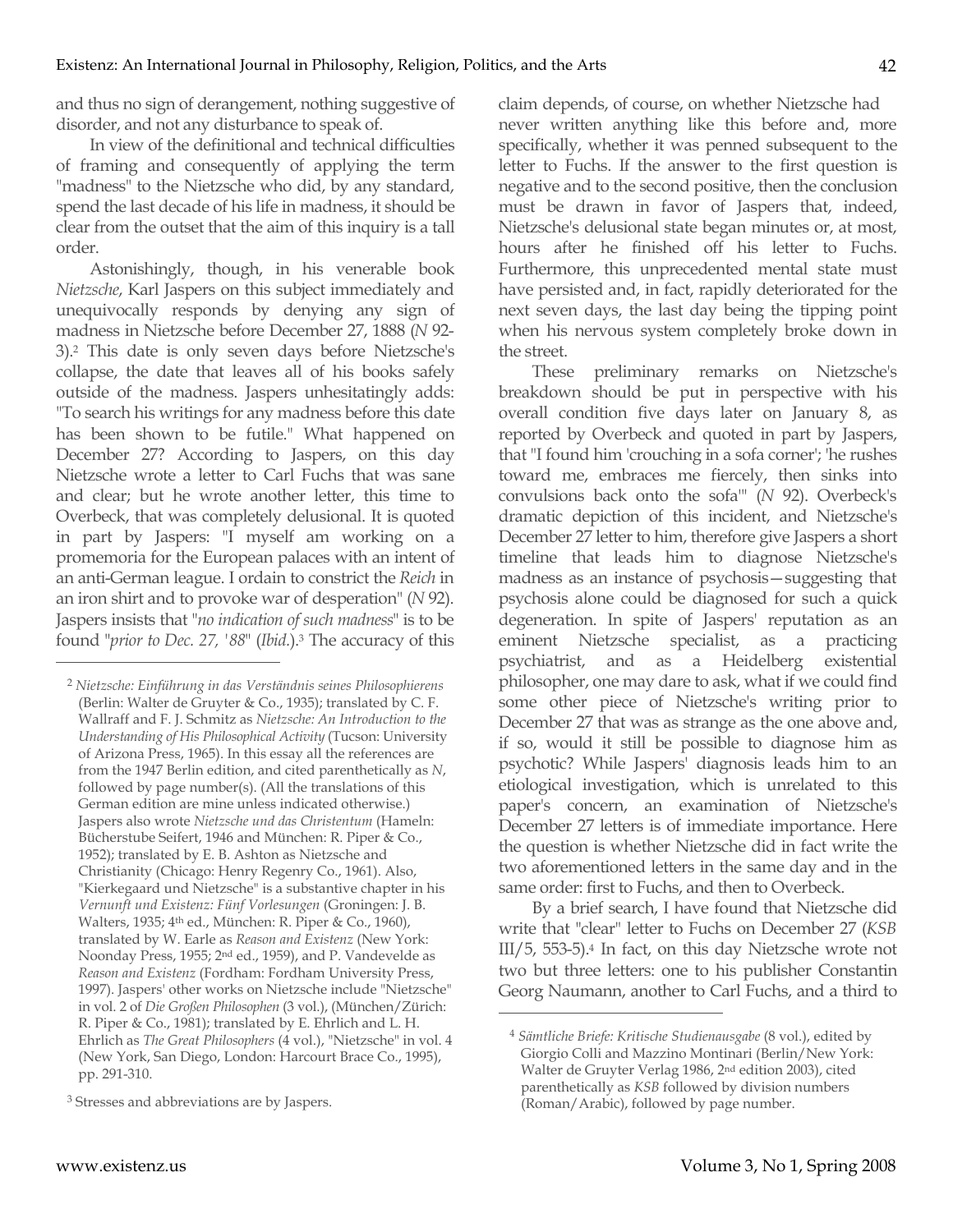Heinrich Köselitz—but none to Overbeck! That delusional letter to Overbeck is in fact dated one day earlier, on December 26. This single-day difference gears Jaspers' chronological sequence in reverse and thereby wrecks his psychobiographical train.5 Further, Nietzsche's letter to Overbeck preceding the one to Fuchs reveals the possibility of a series of intervals between sanity and insanity that may have existed for some time, possibly even before 1888. This possibility not only significantly widens the range of our investigation, but it also introduces an entirely new perspective on his condition.

In fact, by looking at some of Nietzsche's letters preceding December of this year, we can find some that would be rated by Jaspers' standard as "delusional" (as distinct from others deemed "normal"). For example, in the November 25 letter to Köselitz he wrote: "I believe that when a person has achieved such a state he is prepared to be a 'savior of the world'" (*KSB* III/5, 489). And more than a month earlier, on October 18, he wrote to Burckhardt: "Regrettably, I am cutting the history of mankind into two halves" (*KSB* III/5, 453). One can therefore suspect that for at least a few months before December, Nietzsche's letters must have been worrisome to Burckhardt and to Overbeck to the extent that, possibly after some hesitation, they finally consulted with the Basel Psychiatric Clinic's chief Dr. Wille, who in turn urged them to take immediate steps to rescue their friend; and Overbeck, as a result, took that timely trip to Torino and brought Nietzsche back to Basel in January. Since this version of events extends the timeline back to October, one cannot help suspecting that these Basel friends must have been unaware of Nietzsche's equally disturbing letters to friends and acquaintances residing elsewhere. For example, on October 30 to Köselitz (then in Berlin) Nietzsche wrote: "Concerning the *consequences*, I now occasionally look at my *hand* with some distrust because it seems to me that I hold the destiny of mankind 'in my hand'" (*KSB III*/5, 461-2).<sup>6</sup> Nonetheless,

the evidential timeline still extends significantly backwards, for ten months earlier he wrote on February 12 to Reinhart Seydlitz (in Cairo): "It is not impossible that I am the foremost philosopher of this age, indeed perhaps even more, something decisive and fateful that stands between two millennia" (*KSB* III/5, 248). Evidently, then, this letter alone stretches the timeline of his delusional state still further back to the beginning of 1888. Between these delusional correspondences, Nietzsche, as mentioned above, wrote some letters that were normal by any standard. Therefore, to the question of how far one can backtrack to see the fluctuations between normalcy and delusional, or sanity and insanity, the answer remains elusive.

This difficulty arises partly because radical fluctuations of nearly all kinds, including those between depression and euphoria, melancholy and elation, excitability and apathy, or rage and calmness, were no strangers to Nietzsche for most of his life. Nonetheless, because of the lack of complete psychiatric records, these swinging moods cannot even be diagnosed as signs of bipolar disorder, much less of approaching madness. Furthermore, there is nothing un-Nietzschean in the pronouncements above, given his known conceit, habit of boasting, sense of an historic mission and, perhaps understandably, a self-evaluation for nearly his entire adult life, as having only Plato as his true rival. What are noticeable in the last year of his conscious life are an increase in intensity and a decrease in inhibition. A clear example of this change of degree is his unique philosophical autobiography, *Ecce Homo*  (November 1888), whose chapter titles are of interest here: "Why I Am So Wise," "Why I Am So Clever," "Why I Write Such Good Books," "Why I Am a Destiny." Another interesting example is in *Twilight of the Gods* (September 1888) where, in less than a single page, he boldly outlines the history of philosophy under the title "How the 'True World' Finally Became a Fable"—with the subtitle: "The History of an Error." For

 $\overline{a}$ 

<sup>5</sup> This is in spite of the fact that Jaspers' psychological discussion of Nietzsche's madness has remained to this date the premier source for nearly every researcher on this topic.

<sup>6</sup> Nietzsche's reference to his hand was, of course, not a new phenomenon. Even during the days of his companionship with Lou Salomé and Paul Rée in 1882, he used to speak about his hands. Salomé writes: "He believed that his hands revealed his inner spirit and aptly commented on this: 'There are people who unavoidably possess an intellect; it

matters not how they may twist and turn and hold their hands in front of their revealing eyes (... as if hands were not revealing!)'" (quotation from *Beyond Good and Evil*, 288). Lou Andreas-Salomé, *Friedrich Nietzsche in seinen Werken* (1894), edited and translated by Siegfried Mandel as *Nietzsche*  (Urbana and Chicago: University of Illinois Press, 2001), p. 9. In the above letter to Köselitz, Nietzsche is evidently referring to his right (writing) hand. For my critical review of Salomé's *Nietzsche* see *The Journal Of Nietzsche Studies*, 33 (2007), pp. 88-91.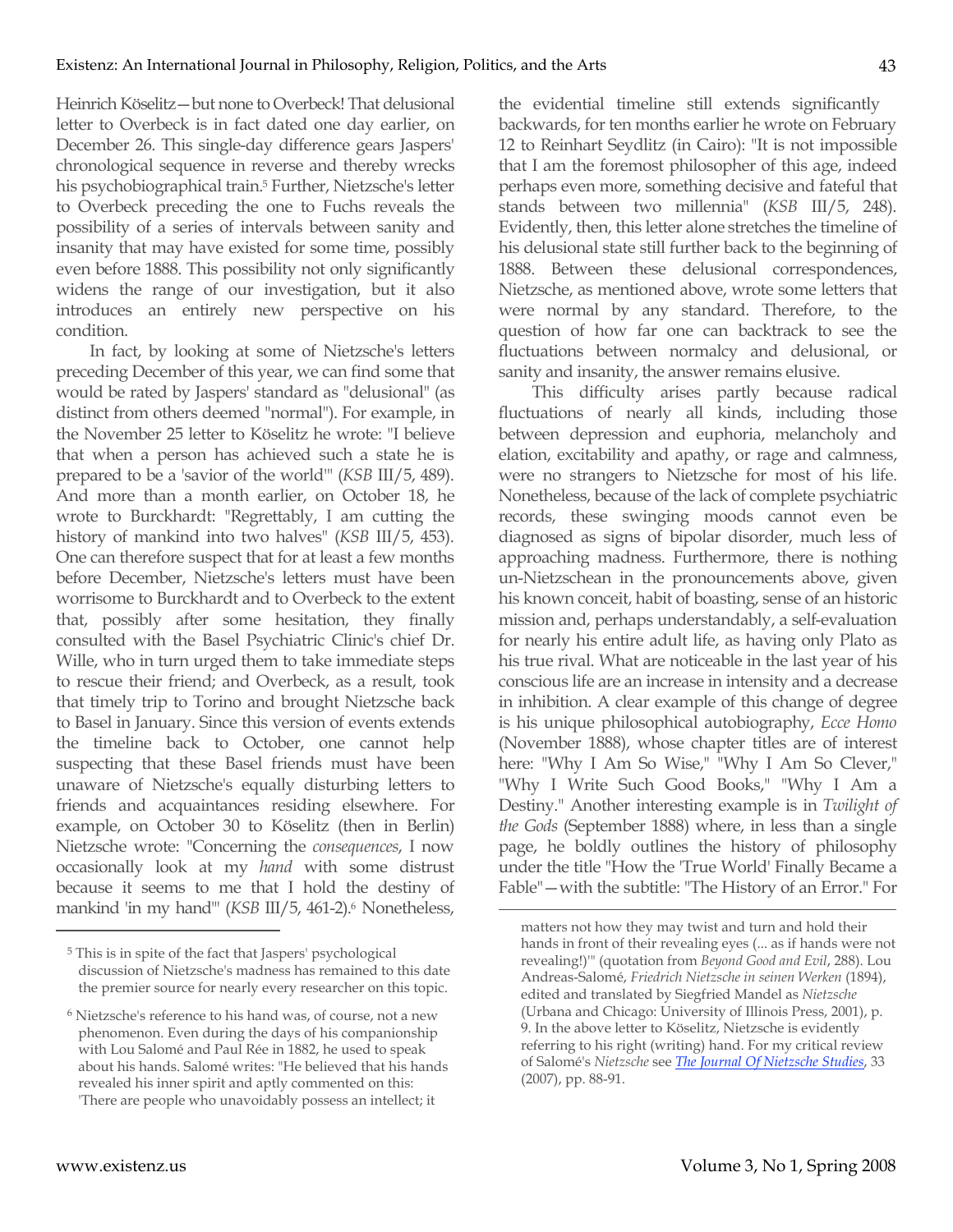showing the uniqueness of his self-image and historic station, this piece is worthy of full quotation here:

- 1. The true world attainable for the wise, the pious, the virtuous,—he lives in it, *he is it*. (The oldest form of the Idea, relatively clever, simple, persuasive. A paraphrase of the sentence, "I, Plato, *am*  the Truth.")
- 2. The true world, unattainable for now, but promised for the wise, the pious, the virtuous ("for the sinner who repents"). (Progress of the Idea: it becomes subtler, insidious, incomprehensible, *it becomes a female*, it becomes Christian...)
- 3. The true world, unattainable, undemonstrable, unpromisable, but the very thought of it a consolation, an obligation, an imperative. (At bottom, the old Sun, but seen through mist and uncertainty all along; the Idea has become elusive, pale, Nordic, Königsbergian.)
- 4. The true world—unattainable? At any rate, unattained. And being unattained, also *unknown*  [*unbekannt*]. Consequently, not consoling, redeeming, [or] obligating: how could something unknown obligate us? (Gray morning. The first yawn of Reason. The cockcrow of Positivism.)
- 5. The "true world"—an Idea no longer good for anything, not even obligating—a superfluous Idea, *consequently* a refuted Idea: let us abolish it! (Bright day; breakfast; return to *bon sens* and cheerfulness; Plato's embarrassed blush; infernal noise of all free spirits.)
- 6. The true world we have abolished. What world has remained? The apparent one perhaps?... But no! *With the true world, we have also abolished the apparent one!* (Noon: moment of the shortest shadow; end of the longest error; high point of humanity; INCIPIT ZARATHUSTRA.) (*KSA* 6 2.4)7

Here, then, by narrating the gradual history of the Apollonian (*Apollische* or Apollinian) paradigm down to its complete refutation and heralding his very own Dionysian succession, it is fair to say that Nietzsche *is*  "cutting the history of mankind into two halves."

Likewise, by recognizing and overcoming the nihilistic consequences of the two-millennia old metaphysical monism, he *is* "the foremost philosopher" and *has* been "a savior of the world" from its consequent emptiness, hopelessness, and nothingness. Therefore, by bringing in a brand new paradigmatic set of values, he *is* "the successor of the dead God!" From this standpoint, Nietzsche's most provocative and apocalyptic utterances as reflected in his last books, in his letters of the same period, and even in his pronouncements on that Torino piazza, would not yield easily to the delusional. What is delusional may in fact be one's lack of appreciation and misunderstanding of Nietzsche's uniqueness in history, which Jaspers himself is among the first to recognize and admire. Remarkable in his 1888 books and concurrent letters is the bluntness of an economical lucidity that has surged above all conventions. The rest, it seems, is the same Nietzsche to whom we have been accustomed since his first book, *The Birth of Tragedy* (January 1872).

However forceful the language of this extenuation, it nonetheless ignores the deteriorating mental condition that actually led to Nietzsche's street collapse just seconds after such pronouncements. This could hardly be coincidental. In particular, what do we mean when we say that by 1888 he lacked inhibition? This compels the question of *when* this lack began. His friends knew him best; his latest letters made them worried to the degree of attempting to rescue him and, as it turned out, their worries were warranted. Jaspers' general concern is legitimate, because (in spite of the inaccuracy of his December 27 starting-time) there is no question that something went terribly wrong with Nietzsche in that period. To explore the nature of this problem, Jaspers turns to a scrutiny of Nietzsche's literary and philosophical development. After dividing it into "three distinct periods"8—in parallel to his letters,

 $\overline{a}$ 

<sup>7</sup> *Kritische Studienausgabe* (15 vol.), Giorgio Colli and Mazzino Montinari, ed. (Berlin/New York: Walter de Gruyter, 1988), cited as *KSA* followed by volume number, followed by section number. The punctuations, parentheses, italics, and formatting of the above quotation are all Nietzsche's.

<sup>8</sup> Jaspers is not first in suggesting such triadic division. It was Lou Andreas-Salomé who first divided Nietzsche's work into three "overlapping periods, each encompassing a decade." First, the Wagner discipleship and influence of Schopenhauer's metaphysics (1868-1878); second, the positivistic writings (1878/9-1882); third, the late period (1883-1888) (*Nietzsche*, p. 8). However, the first scholarly division of Nietzsche's work was proposed by his own nephew Richard Oehler (1878-1948) who, in addition to being a chief representative of the Nietzsche Archive, compiled and edited three editions of Nietzsche *Werke*: the Grossoktav edition, the Musarion edition, and the Kröner edition. In his "*Vorwort zur Musarion Ausgabe*" to *Friedrich Nietzsche Gesammelte Werke*, 23 vol. (München: Musarion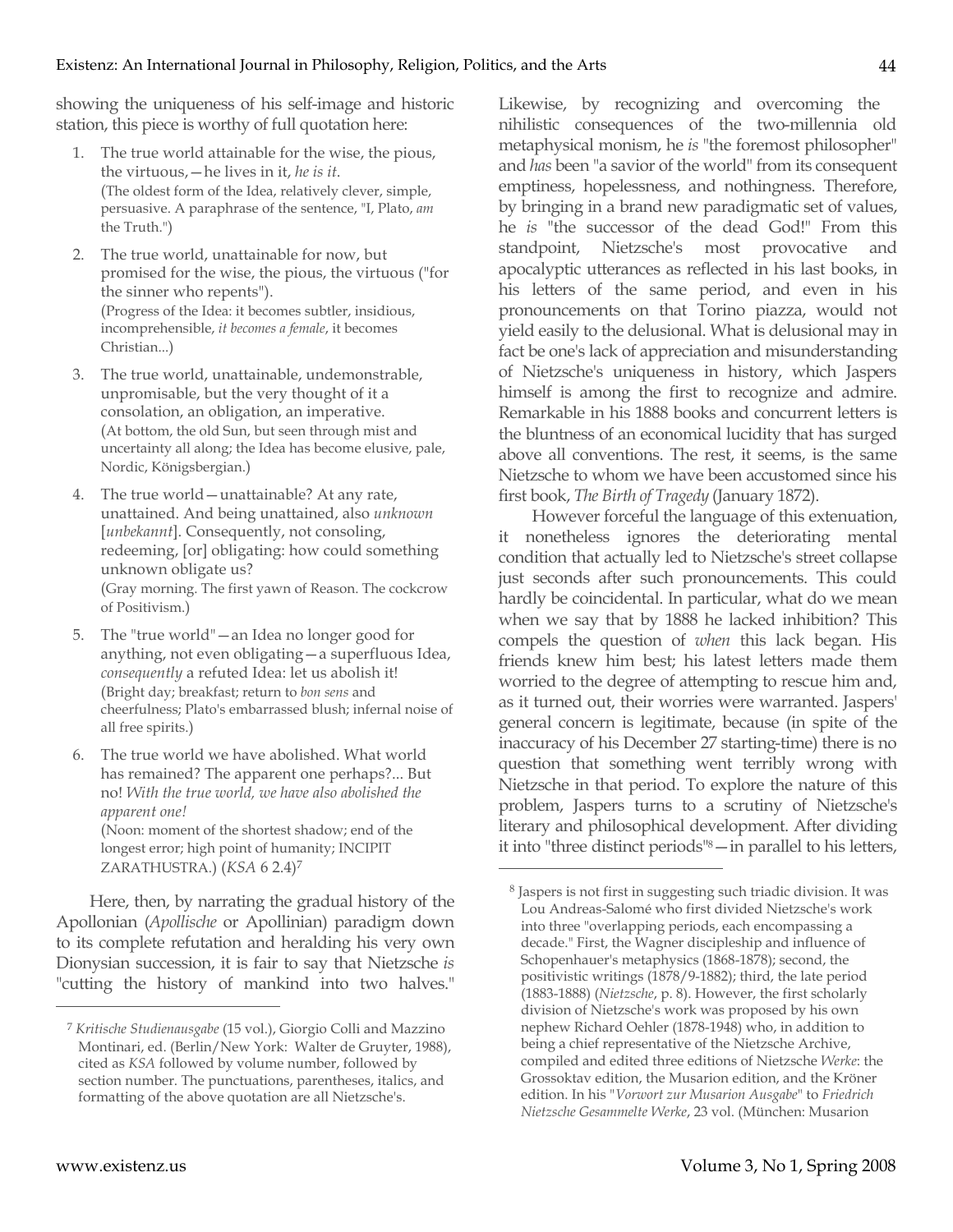medical records, and particularly psychiatric problems—he says that "toward the end of 1887," and especially "after September 1888," a "new phenomenon" begins to dominate his mood and attitude. Specifically, "the harbinger of the pending mental illness [*Geisteskrankheit*] runs parallel to the new writing" (*N*  105). This change, he says, is not in "substance" but rather in the form of "pronouncement" (*Mitteilung*) (*Ibid.*). Jaspers' tracing of Nietzsche's changing mental condition leads to what he sees as the last and

indeed radical disturbance [which] is occasioned at the end of 1888 through the *premature breaking off* of his spiritual progress by the paralyzing illness ... The place of this work is taken by the polemical writings of the last period—writings which are unparalleled in their raging tension, clairvoyance regarding specific matters, injustice, and overpowering diction ... It is as though the most incisive, or rather the most decisive, spiritual event of the last century has been ruined from ambush by the indifferent causality of nature and thus prevented from attaining its inherent clear grandeur. (*N* 107)9

There is no question that the mental illness that took its toll on Nietzsche at forty-four cut short an exceptional literary career. It is also indisputable that his last writings in prose are incomparable in the history of German letters. Jaspers is right in noticing a change in Nietzsche's late 1888 polemic work. Yet, I happen to value greatly Nietzsche's 1888 writings over and above his previous work precisely because of their tensions and extremities, their brazen quality and crystal clarity. As Jaspers himself admits, in this year "Nietzsche intentionally goes to extremes" (*N* 103). But why? To go to one extreme and then to the opposite is his way of leaving the synthetic union most forcefully to the disturbed readers to contemplate for themselves. Moreover, what struck from the ambush could not ruin the many skirmishes of the warrior who always refused to systemize the chaos that is within this very world. This intellectual honesty, whose magical expression reached its zenith in the end, is undoubtedly unrestrained and unusual, but still resistant to be branded as a signature of approaching madness.

This disagreement with Jaspers' general assessment is, of course, reflective of my personal view without dismissing the fact that an inner disposition of presumably a chemical-biological kind must have been at play and significantly intensified near the end of 1887, which led to this extraordinary style and prolific writing of 1888, followed by his collapse on January 3, 1889. Was this late-1887 noticeable change the precursor of what eventually burned out his fuse? For finding an answer, Jaspers delves deeper into Nietzsche's letters of this period. For instance, he finds an unprecedented intolerance and a frustration for belated fame, both often oddly mixed with a heightened sense of euphoria (*N* 98-101). In one of these so-called "blunt letters" (*schroffen Briefe)* dated October 9, 1888, Nietzsche writes to Hans von Bülow: "You did not reply to my letter. I will never again break your peace, that I promise you. I think you have a conception [*Begriff*] that the foremost spirit of the age expressed a wish to you" (*N* 99; *KSB* III/5, 449). Another "blunt letter" is dated October 20 to the old mutual friend of the Wagners' Tribschen times, Malwida von Meysenbug (*KSB* III/5, 457-9).10 However, Jaspers' recognition of this intolerance in these two cases is one thing; one's relying on it as a sign of the arriving insanity would obviously be a bit of a stretch.11  $\overline{a}$ 

Verlag, 1922), Oehler distinguished three categories: "Early" (1872-1879), "Positivistic" (1880-1882), and "Mature" (1883- 1888), pp. x-xvi. Indispensable for any scholarly study of Nietzsche for many decades was Oehler's *Nietzsche-Register*  (Stuttgart: Alfred Kröner Verlag, 1943). Jaspers' citations are all from the Musarion edition. I, personally, would favor separating the aggressive and radical "Books of 1888" from the "Mature" period and classifying them as the fourth and final category. They are: *Der Fall Wagner* (*The Case of Wagner*), *Götzen-Dämmerung* (*Twilight of the Gods*), *Der Antichrist* (*The Antichrist*), *Ecce Homo*, *Dionysus-Dithyramben*  (*Dithyrambs of Dionysus*), *Nietzsche contra Wagner*. Nietzsche's notebook of 1888 should also be included in this category.

<sup>9</sup> Wallraff and Schmitz tr., p. 106.

<sup>10</sup> According to Rüdiger Safranski: "When [she] reacted to *The Case of Wagner* by remarking that one ought not to treat one's 'old flame' so badly, even if the spark is gone, he answered her: 'I have gradually broken off almost all contact with other people, out of *disgust* that they take me to be something other than what I am. Now it is your turn.'" *Nietzsche: Biographie Seines Denkens* (München/Wien: Carl Hanser Verlag, 2000); Shelly Frisch tr., *Nietzsche: A Philosophical Biography* (New York/London: W. W. Norton & Company, Inc., 2002), p. 315. It is to be noted that Jaspers' date citation of this letter, as October 18 (*N* 99) is inaccurate since the correct date is the 20th in the reliable *KSB*. Moreover, this letter is not Nietzsche's last communiqué with Malwida, as he wrote her on November 5 1888, as well as on the day after his street fall and signed as "The Crucified."

<sup>11</sup> Jaspers also mentions Nietzsche's "farewell" letter to his sister in December of this year (*N* 99), but I have found no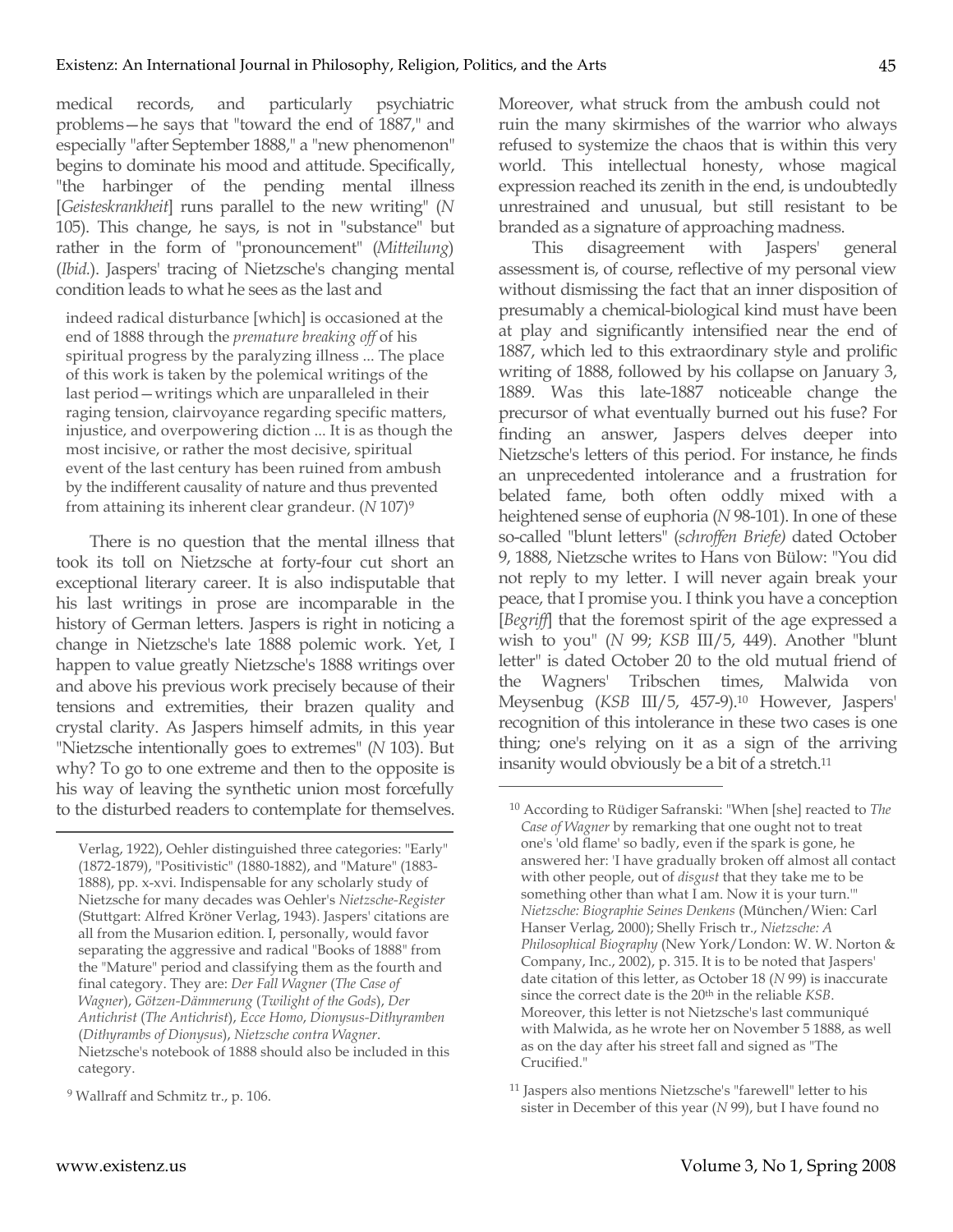To explore a clear path toward a psychobiographical trend of this last—so-called outbreak—period, Jaspers turns to those early 1880s letters that reflect Nietzsche's account of his own feelings. An example cited is a letter, dated as early as August 14, 1881, to Köselitz: "At times, the forewarning runs through my head that I am actually living a very dangerous life since I am one of those machines that may *explode*!" (*N* 97; *KSB* III/1, 112). Particularly in the early to mid-eighties, "explode" and "explosion" in relation to his brain are among his favorite words.12 We must appreciate Jaspers' professional concern that it "is always a question of how the patient himself sees his illness from the medical point of view ... unless he is prevented from doing so by the disease itself" (*N* 110).13 In Nietzsche's case, though, strict reservations about the accuracy of his words are necessary for the same reason that his mental health itself is at issue. In particular, whenever his letters are addressed to persons like his sister Elisabeth, Köselitz, and Overbeck, who all had sympathetic ears for his appetite for reassurance of his historic mission or for being an awe-inspiring prodigy, it is hard to know what was truly going on in his head. In each of such letters, we cannot determine whether he is exaggerating for attention or whether he is experiencing (besides the migraines) an incredible pressure in his skull, or whether both, an existent pressure exaggerated in speech in different degrees and at different times.

Meanwhile, Nietzsche was suffering from numerous physical ailments whose interactive complications further impede the prognosis of his psychiatric problem. That Nietzsche had permanent eye-problems was well known among his friends. Sever nearsightedness and sensitivity to light from his youth had been permanent and emotionally agonizing companions for the rest of his life. Whether or while these optical problems could or would have been contributing factors to his complaints of splitting headaches, he eventually reached the point of nearblindness and had to have somebody take his dictations and to read to him. He was also suffering from constipation, the chronic condition whose interruptions would have been fomented by such opposite symptoms as dysentery, diarrhea, or vomiting. In addition to the optical and digestive ailments, Jaspers' research into Nietzsche's medical records reveals that he had been reporting feelings of general paralysis, conditions resembling seasickness, and complete blackouts, which made him bedridden for weeks (*N* 93). Nietzsche has also been reported, especially at length by Lou Salomé, as having a weird psyche and persona.14 Reports by eyewitnesses about his physical presence are equally disturbing: "His head set deep between the shoulders on a stocky but fragile body" (*N* 38). "Stocky but fragile"? Considering Nietzsche as an abnormality, Burckhardt used to say: "That Nietzsche fellow? He couldn't even have a healthy bowel [movement]."15

Furthermore, the prognosis of Nietzsche's madness through his writing is complicated by his abusing drugs, such as hashish, opium, potassium bromide, chloral hydrate, and a mysterious "Javanese" preparation (probably of an opiate variation), among others.16 While hashish can have a delusional and occasionally paranoiac effect, potassium bromide and chloral hydrate are not only powerful sedatives but, like sulfonmethane, have a serious medicinal use for

 $\overline{a}$ 

such letter in *KSB*. In fact, because beside the two above breakup letters I have found no other instances in my source that could be included in this category, I must conclude that Jaspers' notion of Nietzsche's increasing intolerance and breakups is an overblown generalization. In fact, in his October 20 letter to Malwida (endnote 10), Nietzsche says he has "gradually broken off almost all contact with other people," which is far from "suddenly" or "abruptly." In addition, by not mentioning "letters," he could mean breaking off by other means.

<sup>12</sup> In this connection, see Jaspers' quotation of Nietzsche's letters to Overbeck on July 11 and December 26, 1883, and February 8, 1884 (*N* 97).

<sup>13</sup> Wallraff and Schmitz tr., p. 109.

<sup>14</sup> *Nietzsche*, pp. 6, 9-14, 28, 29-30, 79-80, 87, 130, 147-8, 156.

<sup>15</sup> Cf. Chamberlain, *Nietzsche in Turin*, p. 211.

<sup>16</sup> Daniel Breazeale says, "Acting as his own physician, Nietzsche prescribed—in addition to ever changing of regimen of diet, exercise, climate, etc.—massive and regular doses of drugs, including chloral hydrate, bromide, opium, hashish, and a mysterious 'Javanese preparation'" ("Ecce Psycho: Remarks on the Case of Nietzsche," *International Studies in Philosophy*, XXIII/2, p. 19). With regard to the Javanese drug, David B. Allison says that it was given to Nietzsche "by an unknown gentleman of Dutch extraction, which was called 'Yauma'" (ibid., "Recipes for Ruin," p. 47). It makes sense that Java and the rest of Indonesia having been at the time a colony of Holland, the Dutchmen would have been a dealer of this drug through the Dutch smugglers of it to Europe.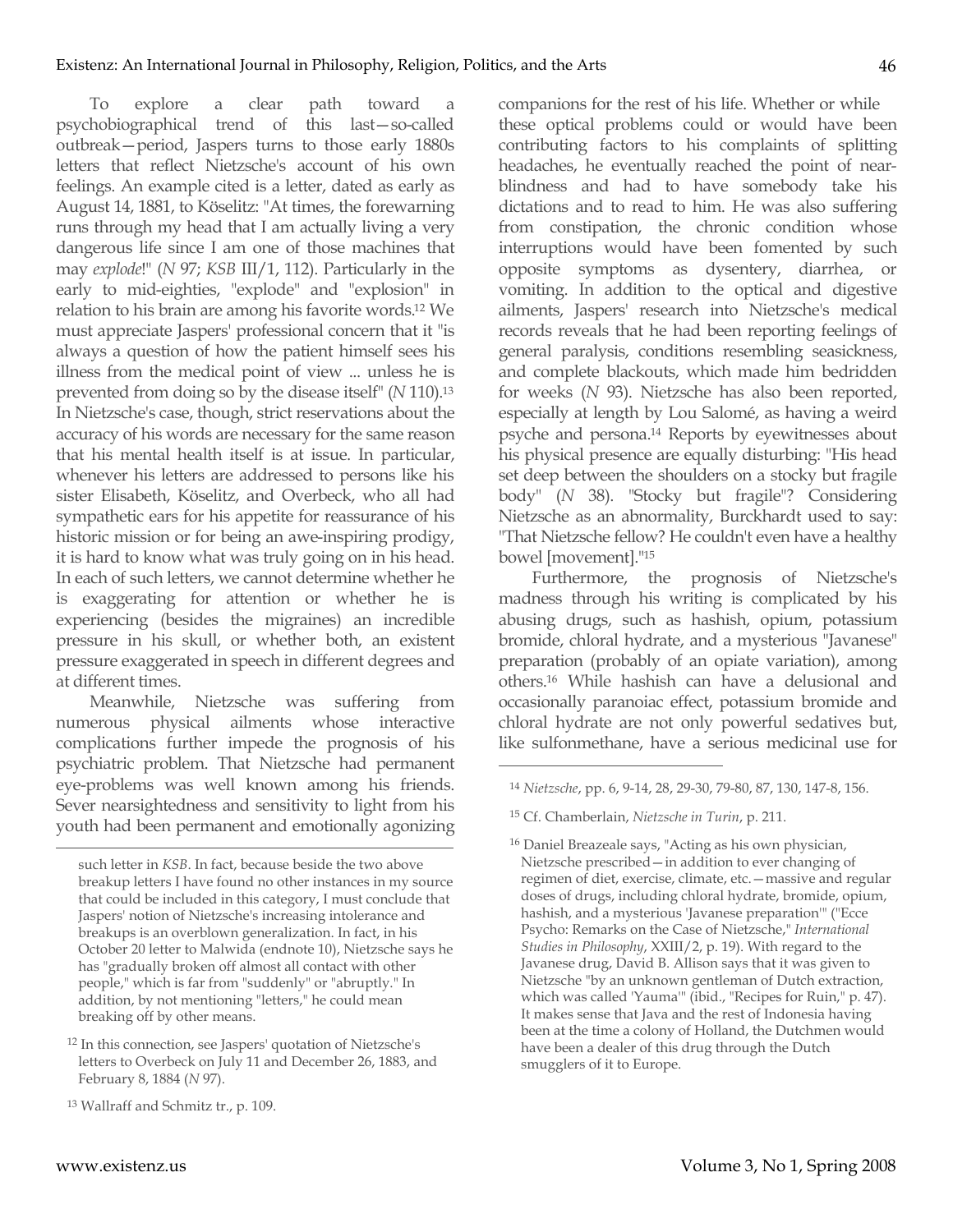hypnotic effects.17 In addition, opium, as one of the most powerful narcotics, has strong withdrawal symptoms, including diarrhea, loss of appetite, lack of energy and bodily aches for four to seven days, as well as depression, impatience and growing frustration for months. As a wandering man, Nietzsche, it can be assumed, would lose contact with the drug suppliers of the towns and countries left behind and have unwillingly have his rapturous intoxication and ravishment be quickly replaced by melancholic and agonizing withdrawal symptoms, until the next contact and intoxication, followed by another retreat to anguish and depression, and so on. It is therefore impossible to know how much of this addiction-related roller-coaster, of which he may have been at least partially unaware, contributed to the swing of his moods, to his complaining and occasionally confused letters, and to the inconsistencies of his writing, whose aphoristic style could dissemble. While *Thus Spoke Zarathustra* (1883, 1885) is probably influenced by morphine, some readers believed that it was a product of a madman. Likewise, his 1888 books are imbued with such a novelty of style and inflated conceit that it cannot be decided for sure whether their author had been under the influence of a more potent strain of narcotics, or whether his mental state was rapidly eroding, or whether both of these factors existed side-by-side and fed on each other.

Nietzsche's habit of using humor—often of a dark variety—is yet another factor that casts dark shadows on his true mental state. He named it as "*schlechte Witze*" (bad/wicked jokes); he used this term even in the very last letter, which he wrote on January 6, which was to Overbeck (*KSB* III/5, 578). It was, in fact, because of the *schlechten Witze* that Overbeck and Köselitz, in spite of all their concerns for their friend's condition, remained unconvinced for months that the master of disguise and pretense had become truly insane. In that last letter, it seems as though Nietzsche is trying, halfknowingly but vainly, to drop a couple of wicked jokes in order to dissemble his uncontrollable barrage of crazed expressions.

In sum, Nietzsche's melodramatic statements about his own mental state, his numerous medical problems, his massive dosage of toxins, and his use of "wicked jokes" introduce so much complexity that they make prognosis of his madness impossible. Yet this prognostic impossibility should not be confused with diagnostic impossibility. From the day of his collapse on January 3 until his last correspondence on January 6, he wrote a total of nineteen letters, of which eight are signed as "The Crucified," seven as "Dionysus," three are incomplete and unsigned and, strangely enough, only the last one bears the signature "Nietzsche" (*KSB*  III/5, 572-9). "The Crucified" is a disturbing reminder that the self-proclaimed "Antichrist" and the "successor of the dead God" is now also crucified! As for those incomplete and unsigned letters, they are all addressed to Cosima, the widow of Richard Wagner, who is now assigned the role of Ariadne. On this stage, Dionysus/ Nietzsche is trying to seduce Ariadne/Cosima, the deserted wife of Theseus/Wagner. These unsigned, incomplete letters are reminiscent of Nietzsche's lifetime insecurity and lack of confidence concerning the women to whom he was attracted; and now it seems as though even the secure and confident Dionysian mask cannot mitigate or conceal this weakness. More bizarre is the multiplicity of transitory characters in his very last letter in which the term *schlechte Witze* and the "Nietzsche" signature seem to imply a desperate, half-conscious struggle to be in control of his thinking process. Nonetheless, in the letters between the last days of December and early January Nietzsche is everybody. In these last days, termed by the chronographer Schlechta as *Wahnsinnzettel*, among the characters that went in and out of Nietzsche in these letters are Prince Carlo Alberto and his son Count Robilant, the painter Fromentin, Lesseps, Alexander Herzen, Prince Taurinorum, the Duke of Cumberland, and Kaiser Friedrich Wilhelm IV.18 And since in every madhouse

 $\overline{a}$ 

<sup>17</sup> In fact, Jaspers first questions whether Nietzsche's massive drug use had hastened his madness, but he later dismisses it in favor of a "biological factor." (Nietzsche's mother Franziska blamed drugs as the reason for his insanity.) For Jaspers, the biological factor is still in its infancy and, hence, it strikes without any medical predictability or warning. Nietzsche's father, Karl Ludwig, died at thirty-five of the softening of the brain tissues. The biological factor is further strengthened by the fact that, on his maternal side, one of Nietzsche's uncles died in a mental institute in 1881. Also: Carl Paul Janz, *Friedrich Nietzsche Biographie* (München/Wien: Carl Hansen Verlag, 1978), Vol. One, Ch. I & II.

<sup>18</sup> Karl Schlechta, *Nietzsche Chronik: Daten zu Leben und Werk*  (München/Wien: Carl Hanser Verlag, 1975). Noteworthy in this brief period are two of the thirteen letters that he wrote on January 4, one to Cardinal Mariani of Rome, and the other to King Umberto of Italy, both signed as "The Crucified" (*KSB* III/5 577). Nonetheless, it must be noted,